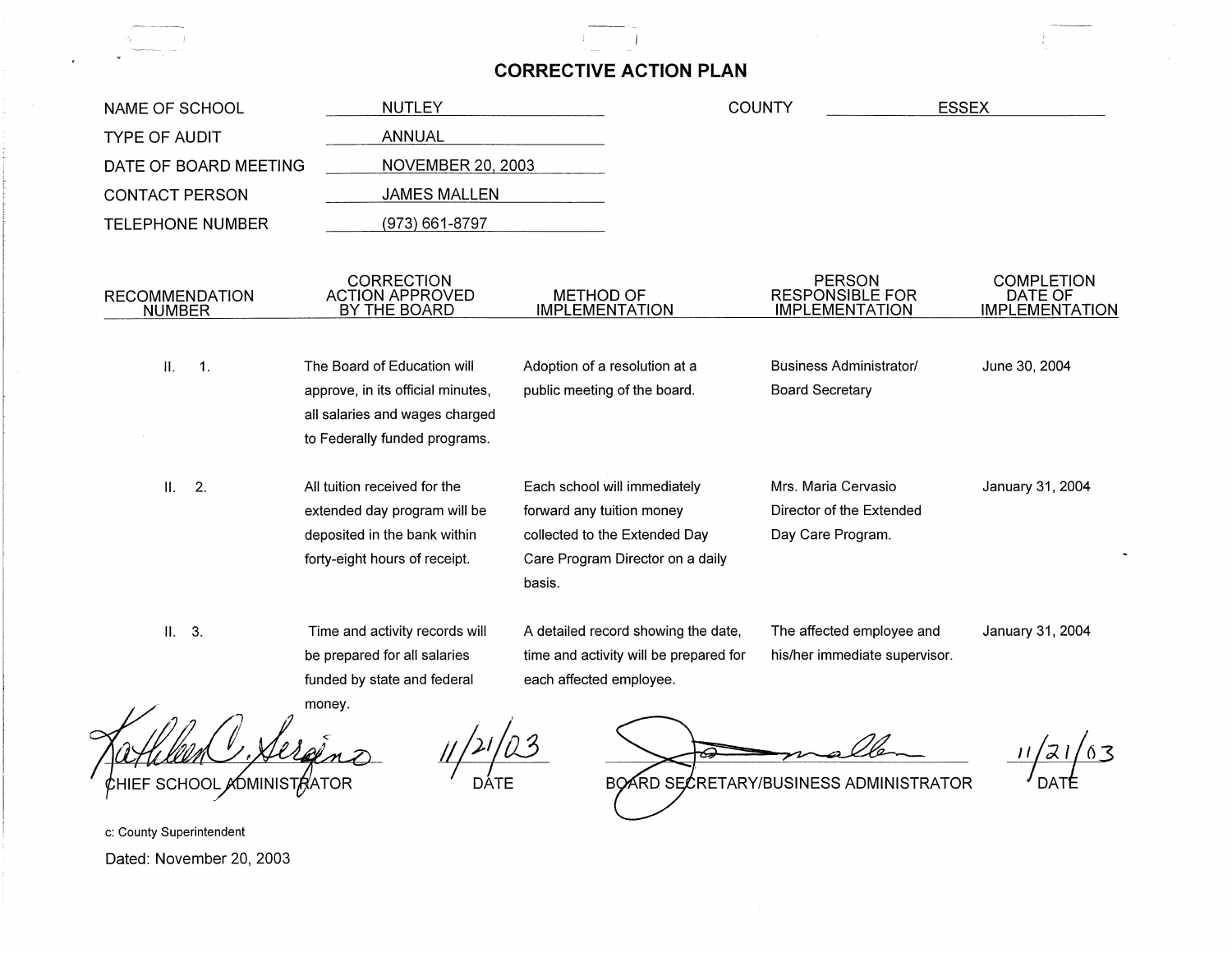## **CORRECTIVE ACTION PLAN**

| NAME OF SCHOOL                             | <b>NUTLEY</b>                                                                                        |                                                                                                     | <b>COUNTY</b>                                                    | <b>ESSEX</b>                                          |  |
|--------------------------------------------|------------------------------------------------------------------------------------------------------|-----------------------------------------------------------------------------------------------------|------------------------------------------------------------------|-------------------------------------------------------|--|
| <b>TYPE OF AUDIT</b>                       | <b>ANNUAL</b>                                                                                        |                                                                                                     |                                                                  |                                                       |  |
| DATE OF BOARD MEETING                      | <b>NOVEMBER 20, 2003</b>                                                                             |                                                                                                     |                                                                  |                                                       |  |
| <b>CONTACT PERSON</b>                      | <b>JAMES MALLEN</b>                                                                                  |                                                                                                     |                                                                  |                                                       |  |
| <b>TELEPHONE NUMBER</b>                    | (973) 661-8797                                                                                       |                                                                                                     |                                                                  |                                                       |  |
|                                            |                                                                                                      |                                                                                                     |                                                                  |                                                       |  |
| <b>RECOMMENDATION</b><br><b>NUMBER</b>     | CORRECTION<br><b>ACTION APPROVED</b><br>BY THE BOARD                                                 | <b>METHOD OF</b><br><b>IMPLEMENTATION</b>                                                           | <b>PERSON</b><br><b>RESPONSIBLE FOR</b><br><b>IMPLEMENTATION</b> | <b>COMPLETION</b><br>DATE OF<br><b>IMPLEMENTATION</b> |  |
|                                            |                                                                                                      |                                                                                                     |                                                                  |                                                       |  |
| III. 1.                                    | The Board of Education will                                                                          | Adoption of a resolution at                                                                         | <b>Business Administrator/</b>                                   | January 31, 2004                                      |  |
|                                            | approve, in its official minutes,                                                                    | a public meeting of the board.                                                                      | Board Secretary and                                              |                                                       |  |
|                                            | all purchases exceeding                                                                              |                                                                                                     | <b>Purchasing Secretary</b>                                      |                                                       |  |
|                                            | \$17,500 that are done via                                                                           |                                                                                                     |                                                                  |                                                       |  |
|                                            | State contract.                                                                                      |                                                                                                     |                                                                  |                                                       |  |
| III. 2.                                    | The district will fully abide by<br>all laws governing accumulated<br>purchases which exceed the bid | The district business office will<br>monitor all purchases and vendor<br>payments to identify those | <b>Purchasing Secretary</b><br>and business office staff.        | June 30, 2004                                         |  |
|                                            | threshold                                                                                            | approaching threshold amount                                                                        |                                                                  |                                                       |  |
|                                            |                                                                                                      | of \$17,500.                                                                                        |                                                                  |                                                       |  |
|                                            |                                                                                                      |                                                                                                     |                                                                  |                                                       |  |
| HIEF SCHOOL <i>A</i> ÓMINIS <b>7</b> RATOR |                                                                                                      |                                                                                                     | BOARD SECRETARY/BUSINESS ADMINISTRATOR                           |                                                       |  |

**11/27/03**<br>DATE

BOARD SECRETARY/BUSINESS ADMINISTRATOR

c: County Superintendent

**Continued and**